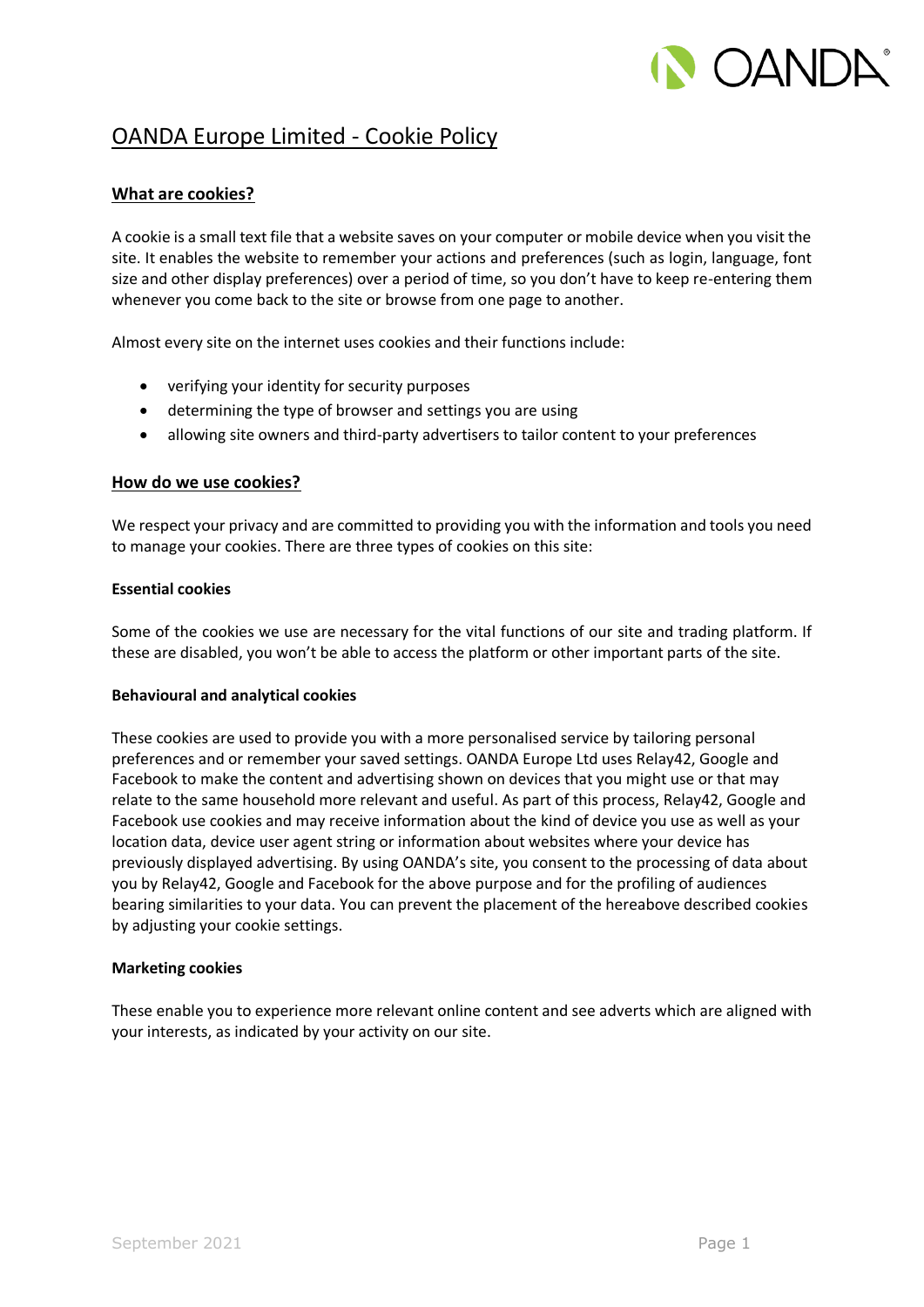

#### **How to manage your cookies**

You can control and/or delete cookies as you wish – for general information, please visit [https://www.aboutcookies.org.](https://www.aboutcookies.org/) You can delete all cookies that are already on your computer and you can set most browsers to prevent them from being placed. If you do this however, you may have to manually adjust some preferences every time you visit a site and some services and functionalities may not work. On your computer or tablet, you can manage cookies by changing the settings in the web browser. To manage cookies on your mobile phone, you may need to refer to your handset manual.

#### **Google Chrome**

- In the browser's toolbar, click the  $\frac{1}{2}$  icon and then Settings.
- Click 'advanced settings'
- Choose 'Privacy and security' and then 'Cookies and other site data'
- To enable cookies, select 'allow all cookies' which enables both first and third-party cookies
- To allow only first-party cookies, enable 'Block all third-party cookies'
- To disable cookies, select 'Block all cookies

There are multiple levels of cookie enablement in Chrome. For more information, [click here.](https://support.google.com/chrome/answer/95647?hl=en)

#### **Mozilla Firefox**

- In the browser's toolbar, click on the  $\equiv$  icon (or 'Tools' if using Windows XP)
- Select 'Settings'
- Click 'Privacy & Security'
- To enable cookies, set 'Standard' to enable both first and third-party cookies
- To disable cookies, set 'Custom' and in the cookies dropdown, select 'all cookies'
- and Select 'Accept cookies from sites' and your preferred treatment of third-party cookies
- To allow only first-party cookies, enable 'Block all third-party cookies'

There are multiple levels of cookie enablement in Firefox. For more information[, click here.](https://support.mozilla.org/en-US/kb/cookies-information-websites-store-on-your-computer)

# **Microsoft Internet Explorer, Versions 9-11**

- Select 'Tools' from the top of your browser's window
- Choose 'Internet Options'
- Navigate to the 'Privacy' tab
- Click 'Advanced'. Here you can choose to 'Accept' 'Block' or 'Prompt' both first and third-party cookies
- To disable cookies, tick 'Block'

There are multiple levels of cookie enablement in Internet Explorer. For more information, [click](https://support.microsoft.com/en-us/help/17442/windows-internet-explorer-delete-manage-cookies)  [here.](https://support.microsoft.com/en-us/help/17442/windows-internet-explorer-delete-manage-cookies)